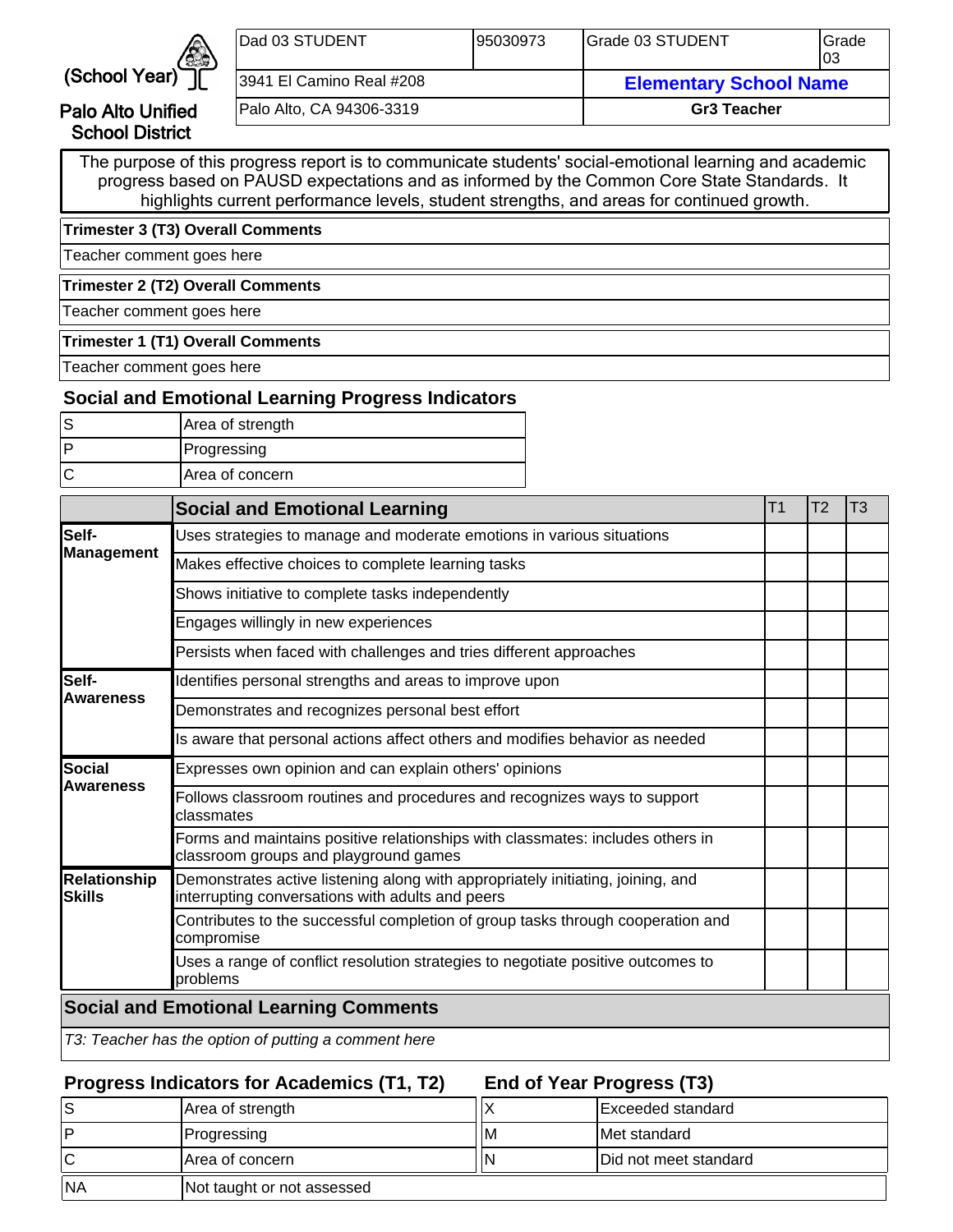|                                                         | <b>English Language Arts</b>                                                                                                                              |                |                |                |
|---------------------------------------------------------|-----------------------------------------------------------------------------------------------------------------------------------------------------------|----------------|----------------|----------------|
|                                                         | <b>Reading</b>                                                                                                                                            | T <sub>1</sub> | T <sub>2</sub> | T <sub>3</sub> |
| <b>Key Ideas/Details</b>                                | Discusses the central message in fictional texts using details about characters<br>and plot elements                                                      |                |                |                |
|                                                         | Discusses the main idea in informational texts using details about time,<br>sequence, and cause and effect                                                |                |                |                |
| <b>Craft/Structure</b>                                  | Distinguishes point of view                                                                                                                               |                |                |                |
|                                                         | Uses text features (e.g., subheadings, diagrams, captions, charts, glossaries,<br>and indexes) to locate information                                      |                |                |                |
| Integration of<br>Knowledge and                         | Compares and contrasts themes, settings, and plots in stories                                                                                             |                |                |                |
| Ideas                                                   | Compares and contrasts key ideas in informational texts by using information<br>from illustrations and words in a text.                                   |                |                |                |
| Foundational<br><b>Skills</b>                           | Reads grade-level texts with expression, accuracy, and fluency                                                                                            |                |                |                |
| Range of Reading                                        | Understands grade-level texts in a variety of genres (e.g., folk tales, fairy tales,<br>and science texts)                                                |                |                |                |
|                                                         | Writing                                                                                                                                                   | T <sub>1</sub> | T <sub>2</sub> | T <sub>3</sub> |
| <b>Types and</b><br><b>Purposes</b>                     | Writes narratives of real and imagined experiences using descriptive details                                                                              |                |                |                |
|                                                         | Writes well-organized informational texts to clearly share facts and ideas                                                                                |                |                |                |
|                                                         | Writes well-organized opinion pieces supporting a point of view with reasons                                                                              |                |                |                |
| <b>Production and</b><br><b>Distribution</b>            | Plans, revises, and edits writing                                                                                                                         |                |                |                |
|                                                         | Uses a variety of digital tools to collaborate, produce, and publish                                                                                      |                |                |                |
| <b>Research to Build</b><br>and Present<br>Knowledge    | Conducts short research projects using note-taking skills                                                                                                 |                |                |                |
| <b>Range of writing</b>                                 | Writes routinely over extended and shorter time frames for a variety of purposes                                                                          |                |                |                |
|                                                         | <b>Listening/Speaking</b>                                                                                                                                 | T <sub>1</sub> | T <sub>2</sub> | T <sub>3</sub> |
| <b>Comprehension</b>                                    | Engages in small and large-group conversations respectfully, builds on ideas of<br>and Collaboration others, and expresses own ideas and evidence clearly |                |                |                |
| <b>Presentation of</b><br>Knowledge and<br><b>Ideas</b> | Speaks clearly with appropriate pacing and volume to report on a topic, tell a<br>story, or recount an experience                                         |                |                |                |
|                                                         | Language                                                                                                                                                  | T1             | T2             | T <sub>3</sub> |
| <b>Conventions of</b><br><b>Standard English</b>        | Speaks and writes using grade-appropriate conventions and spelling                                                                                        |                |                |                |
| <b>Vocabulary</b><br><b>Acquisition</b><br>and Use      | Determines the meaning of unknown and multiple-meaning words and uses<br>grade-level vocabulary in speaking and writing                                   |                |                |                |
|                                                         | <b>English Language Arts Comments</b>                                                                                                                     |                |                |                |
|                                                         | T3: Teacher has the option of putting a comment here                                                                                                      |                |                |                |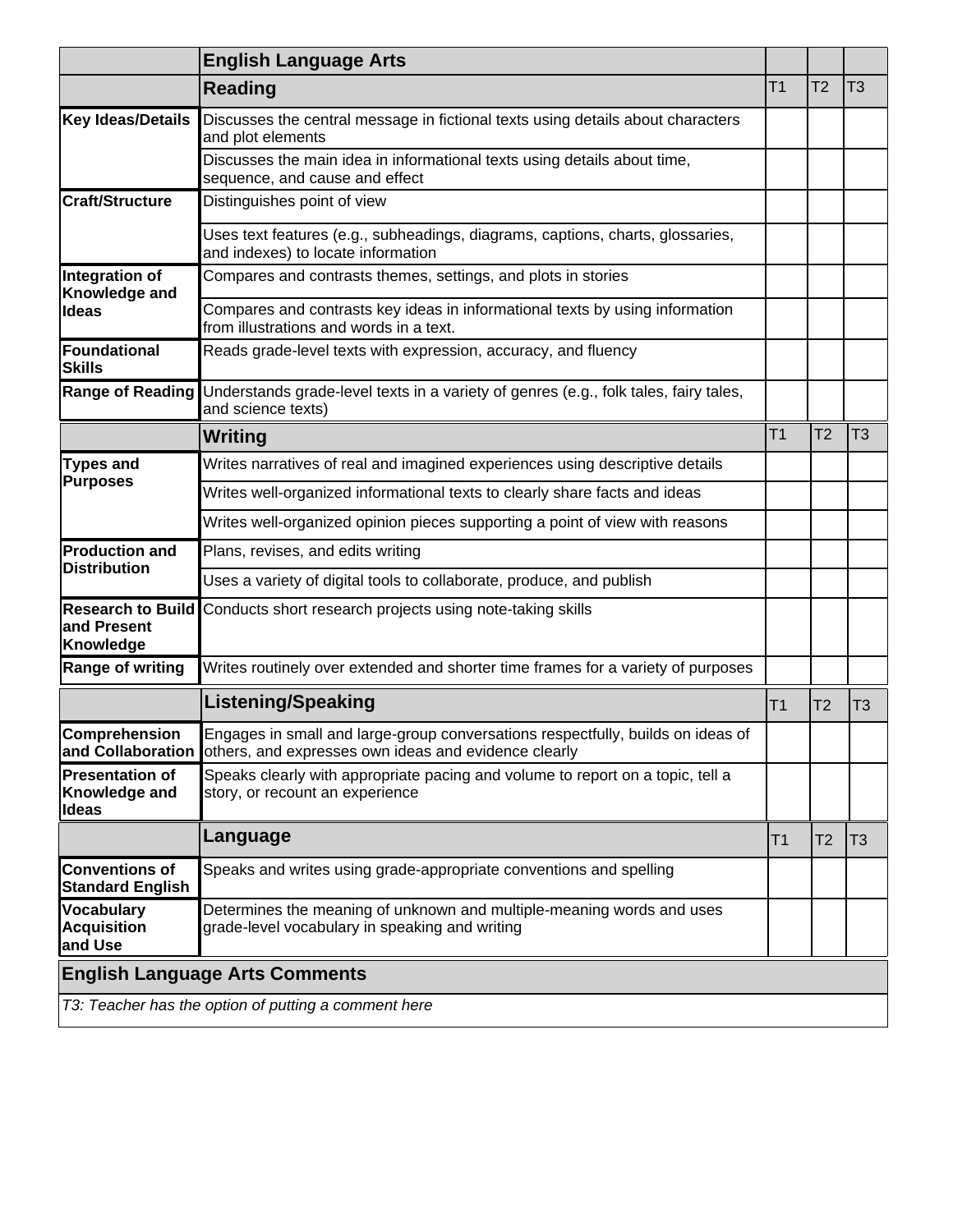|                                                             | <b>Mathematics</b>                                                                                                                                                            | <b>T1</b> | T2 | T3 |
|-------------------------------------------------------------|-------------------------------------------------------------------------------------------------------------------------------------------------------------------------------|-----------|----|----|
| <b>Operations and</b><br><b>Algebraic</b>                   | Uses the four operations $(+, -, x, \div)$ to solve two-step word problems                                                                                                    |           |    |    |
| <b>Thinking</b>                                             | Multiplies and divides within 100 and understands the relationship between<br>multiplication and division                                                                     |           |    |    |
| <b>IFractions</b>                                           | Demonstrates understanding of fractions as numbers                                                                                                                            |           |    |    |
| lMeasurement                                                | Measures and estimates time, length, volume, and weight using standard units                                                                                                  |           |    |    |
|                                                             | Measures and explains the area and perimeter of two-dimensional shapes                                                                                                        |           |    |    |
| <b>Geometry</b>                                             | Identifies and categorizes the attributes of two- and three-dimensional shapes                                                                                                |           |    |    |
| <b>Number</b> and<br><b>Operations in</b><br><b>Base 10</b> | Uses place value to fluently add and subtract within 1,000                                                                                                                    |           |    |    |
| <b>Math Practices</b>                                       | Makes sense of problems and perseveres in solving them: students discuss<br>problem-solving strategies and recognize the connections between them                             |           |    |    |
|                                                             | Constructs viable arguments and critiques the reasoning of others: students<br>explain their own thinking, respond to others' explanations, and ask appropriate<br>questions  |           |    |    |
|                                                             | Uses appropriate tools strategically: when solving a problem, students<br>understand which tools are the most appropriate to use (e.g., objects, diagrams,<br>and estimation) |           |    |    |
|                                                             | Attends to precision: students accurately calculate, measure, and communicate<br>with precise math language                                                                   |           |    |    |
| $\sim$ $\sim$ $\sim$                                        |                                                                                                                                                                               |           |    |    |

#### **Mathematics Comments**

T3: Teacher has the option of putting a comment here

|                       | <b>Science</b>                                                                                                                                                          | Τ1 | T3 |
|-----------------------|-------------------------------------------------------------------------------------------------------------------------------------------------------------------------|----|----|
| <b>Content</b>        | Demonstrates an understanding of content and concepts in physical science                                                                                               |    |    |
|                       | Demonstrates an understanding of content and concepts in earth science                                                                                                  |    |    |
|                       | Demonstrates an understanding of content and concepts in life science                                                                                                   |    |    |
| <b>Process Skills</b> | Differentiates evidence from opinion and knows that scientists do not rely on<br>claims or conclusions unless they are backed by observations that can be<br>lconfirmed |    |    |
|                       | Predicts the outcome of a simple investigation and compares the result with the<br>prediction                                                                           |    |    |
|                       | Collects and analyzes data to draw conclusions                                                                                                                          |    |    |
|                       | Understands that scientists support their claims with evidence                                                                                                          |    |    |

## **Science Comments**

T3: Teacher has the option of putting a comment here

|                                | <b>Social Studies</b>                                              |  |  |  |  |  |  |  |
|--------------------------------|--------------------------------------------------------------------|--|--|--|--|--|--|--|
|                                | Demonstrates an understanding of content, concepts, and vocabulary |  |  |  |  |  |  |  |
|                                | Applies critical thinking and cultural awareness in discussions    |  |  |  |  |  |  |  |
| <b>Social Studies Comments</b> |                                                                    |  |  |  |  |  |  |  |
|                                | T3: Teacher has the option of putting a comment here               |  |  |  |  |  |  |  |